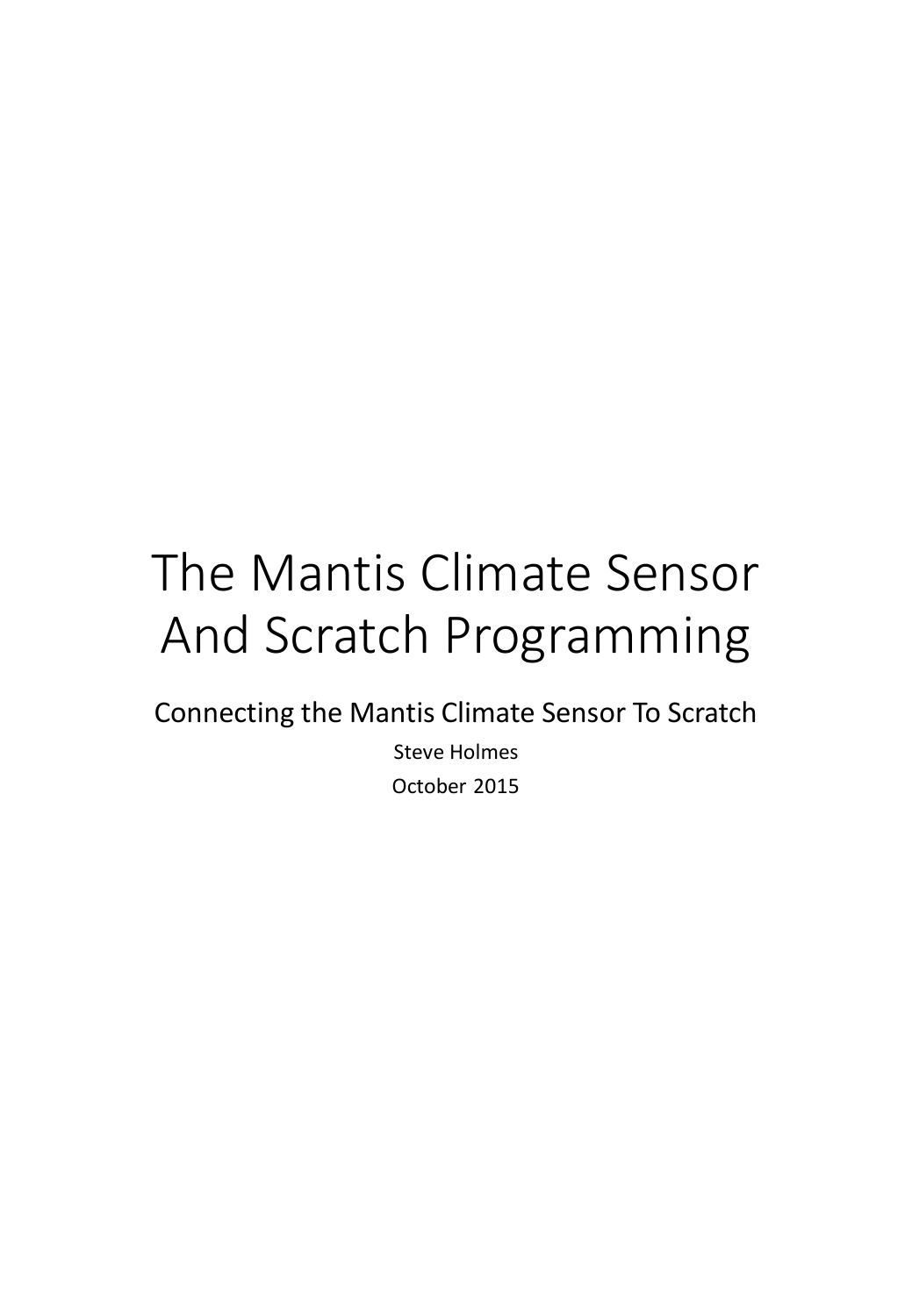### Introduction

#### **The Mantis Climate Sensor:**

### <http://www.mantisopenstem.com/climate-sensor/>

The Mantis Climate Sensor transmits the following weather data over Bluetooth LE connection:

- **Temperature**
- Pressure
- Humidity
- Barometric Pressure
- Light and UV light index (lux)
- Dew Point



#### **Scratch**

The Scratch team have created a method for allowing devices to connect to Scratch known as Scratch extensions. The Mantis Climate Sensor has been connected to the Scratch programming environment via a dedicated Scratch extension. More info about Scratch extensions can be found at [http://scratchx.org](http://scratchx.org/) . Info on Scratch in general: [https://scratch.mit.edu](https://scratch.mit.edu/)

#### **The Mantis Climate Sensor Extension**

The Scratch extension allows live weather data to be available in the Scratch programing environment. Young programmers can then create scientific experiments and draw conclusions based on the data. Furthermore, the Scratch programming paradigm allows the user to write their own programs to process, store, and display the data. Thus, the Scratch user learns about how write programs to allow computers to handle data.

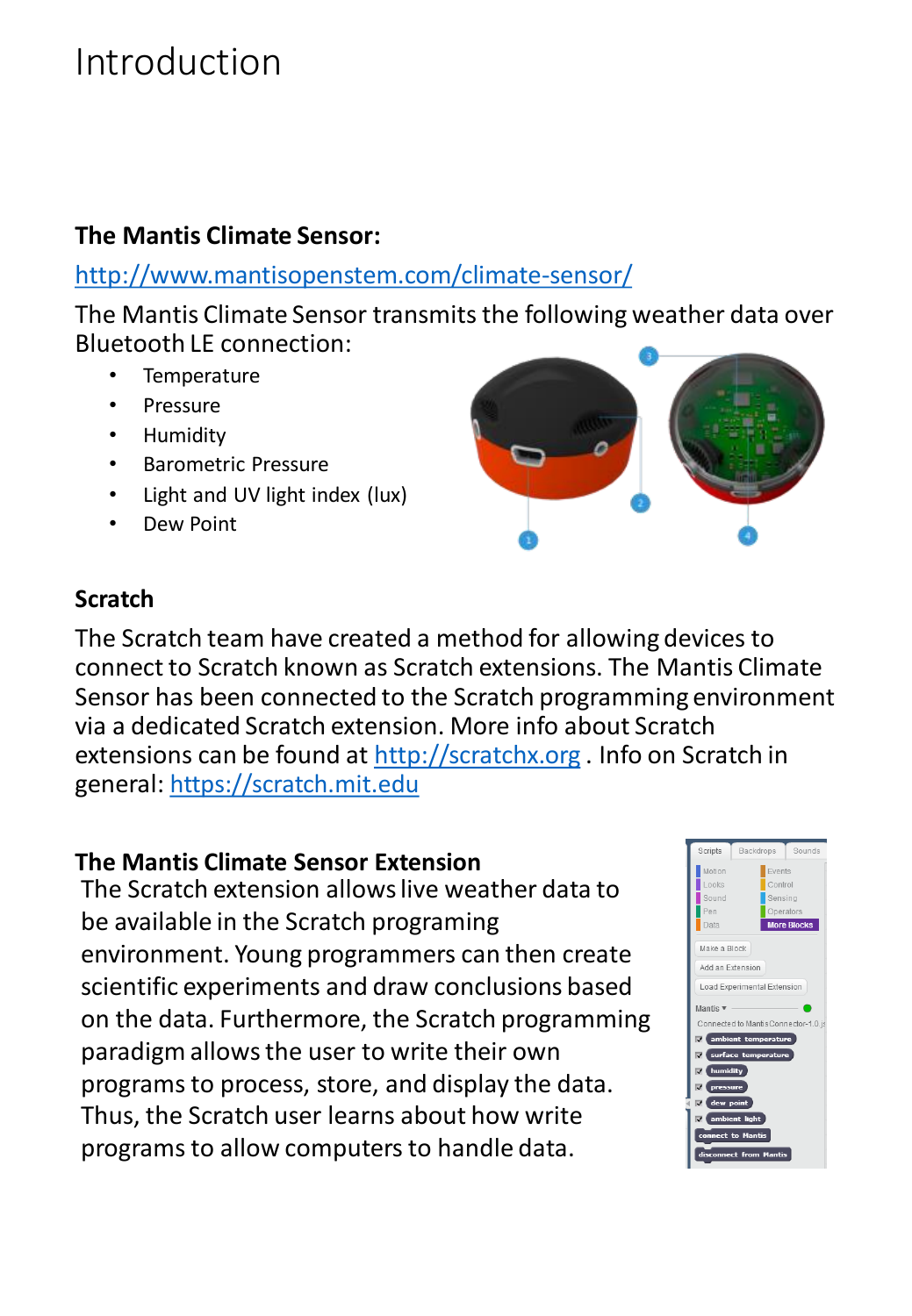### Experiment 1

#### **The Evening Cool Down**

We wanted to see how the weather data changed during the second half of the day. At 2:00 pm we placed the Mantis Climate Sensor outside and connected it up to the PC and Scratch using the Bluetooth LE connection.



We set the sample rate at 1 minute and ran the experiment until 8:00 pm. Each point on the graph represents a data reading taken at one minute intervals over the whole afternoon/evening.

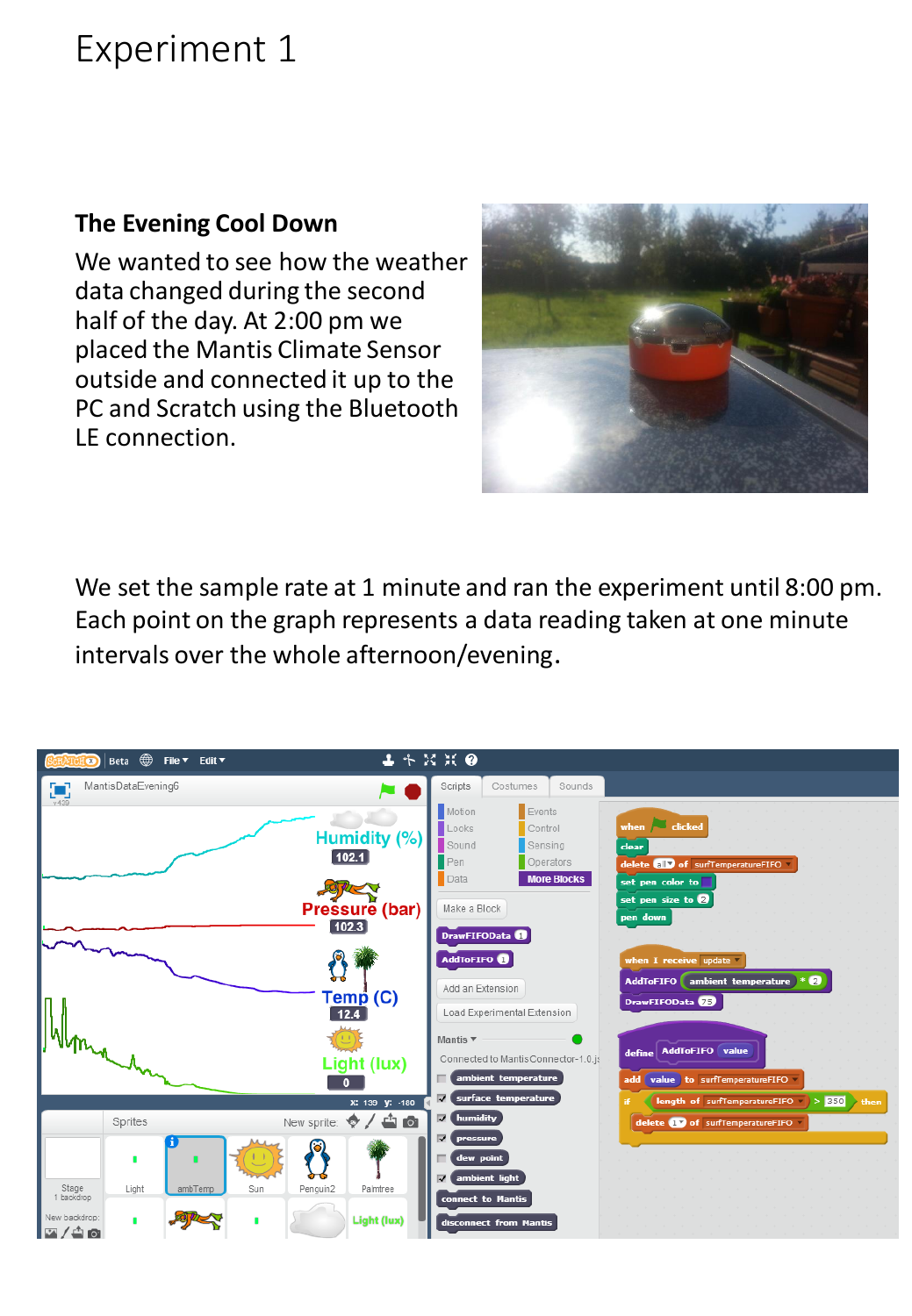### Experiment 1 Observations



The black line in the graph indicates a time (4pm) when a cloud passed over. The light took a steep drop and caused the temperature to drop and the humidity to rise.

The red line indicates when the sun came back out and the temperature rose and the humidity fell because of the warmth of the light.

As it got dark, the temperature fell and the humidity rose at a steady rate.

The pressure stayed relatively constant as it was a nice day because we were in the middle of a high pressure system.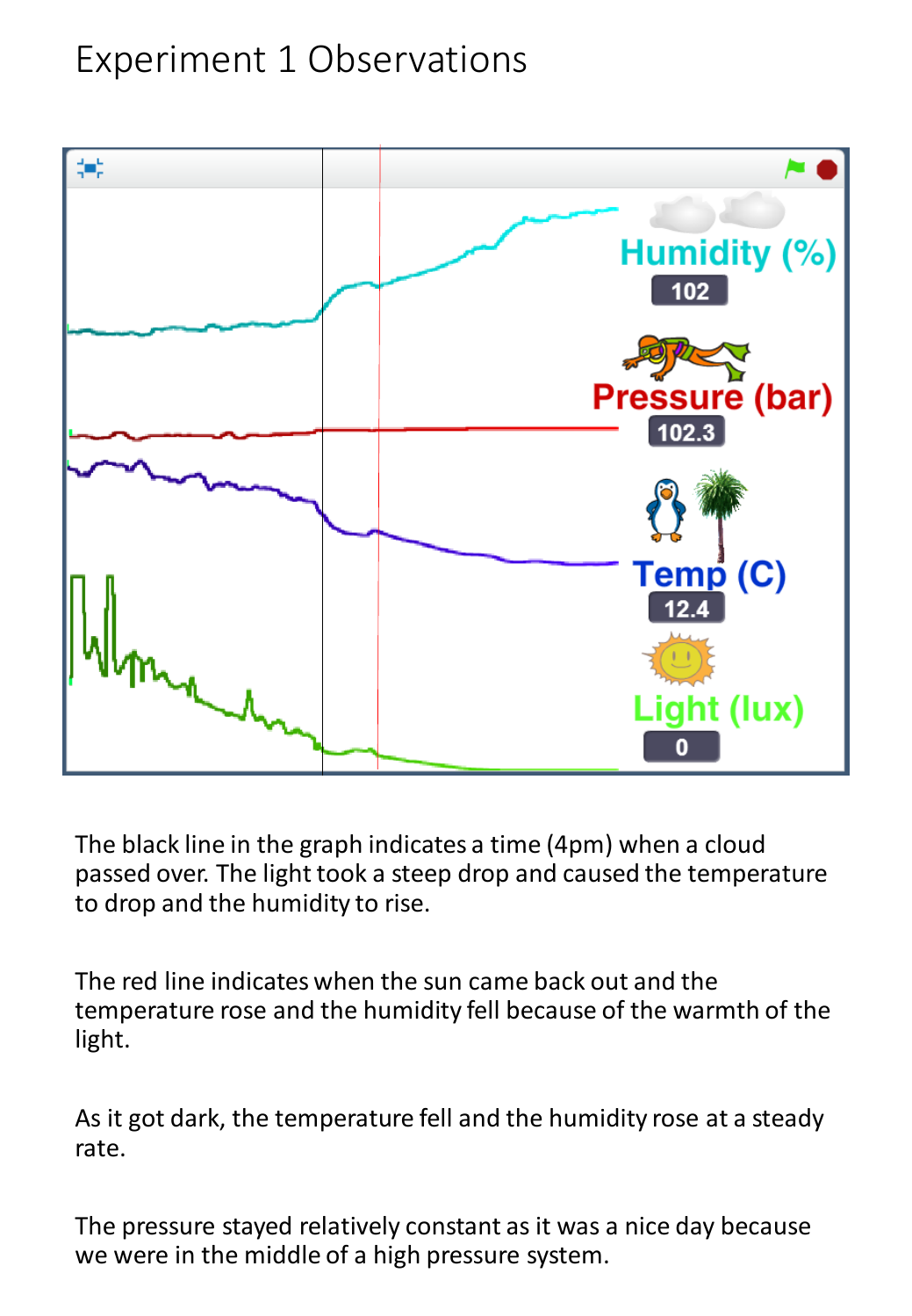# The Mantis Climate Sensor in Action

Time Lapse of the Afternoon's Data Gathering:



Just to be sure, we charged the Mantis CS while

it was working: The Mantis CS uses a

BlueTooth Low Energy connection, so it can run for a long time